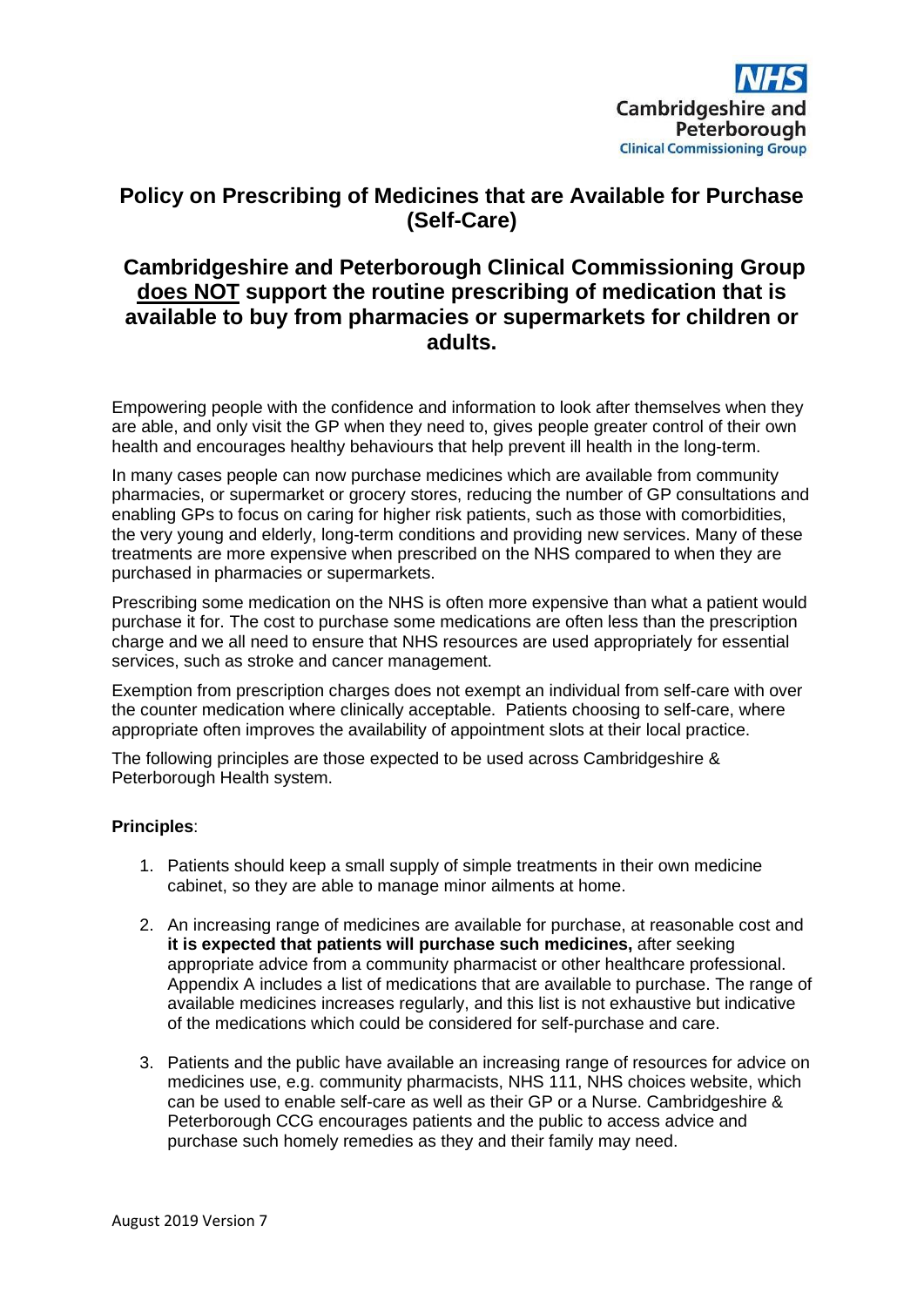- 4. Medication should not be routinely prescribed within the NHS when it is for symptomatic relief or where non-pharmacological treatment is available, for example medicines used for cosmetic purposes or for conditions which will resolve on their own over time. See Appendix A for more details.
- 5. Patients are expected, where possible, to try to alter their diet and make other lifestyle changes, which could be the cause of the symptoms they are experiencing; (for instance dyspepsia or heartburn).
- 6. Where a healthcare professional recommends that treatment be considered on a long-term (chronic) basis e.g. paracetamol regularly four times daily in osteoarthritis, patients can purchase up to a maximum of 96 tablets (3 x 32 tablets), from a community pharmacy at the discretion of the community pharmacist. Long-term treatment of a medicine is not a routine exception to self-care where the medicine can be purchased.
- 7. Community pharmacists should not advise patients to request their GP to prescribe medicines, where these are available to purchase over the counter.
- 8. The GMC advises that prescribers should make good use of NHS resources, and in most circumstances, it will be reasonable and appropriate for patients to obtain low cost over the counter medication direct from their community pharmacist. However, if an NHS prescriber has concerns that a patient might not be able to or is unwilling to self-care and treatment with a medication is clinically required, then a prescription (FP10) should be considered, in line with Cambridgeshire & Peterborough Joint Prescribing Group formulary recommendations
- 9. Care homes are expected to facilitate self-care, where clinically possible and should have policies in place which are supportive of self-care.

For patients who are supported by carers, a carers template letter is available to support self-care [https://www.cambridgeshireandpeterboroughccg.nhs.uk/health](https://www.cambridgeshireandpeterboroughccg.nhs.uk/health-professionals/prescribing-information/formulary-and-drug-classification/)[professionals/prescribing-information/formulary-and-drug-classification/](https://www.cambridgeshireandpeterboroughccg.nhs.uk/health-professionals/prescribing-information/formulary-and-drug-classification/) (under selfcare section).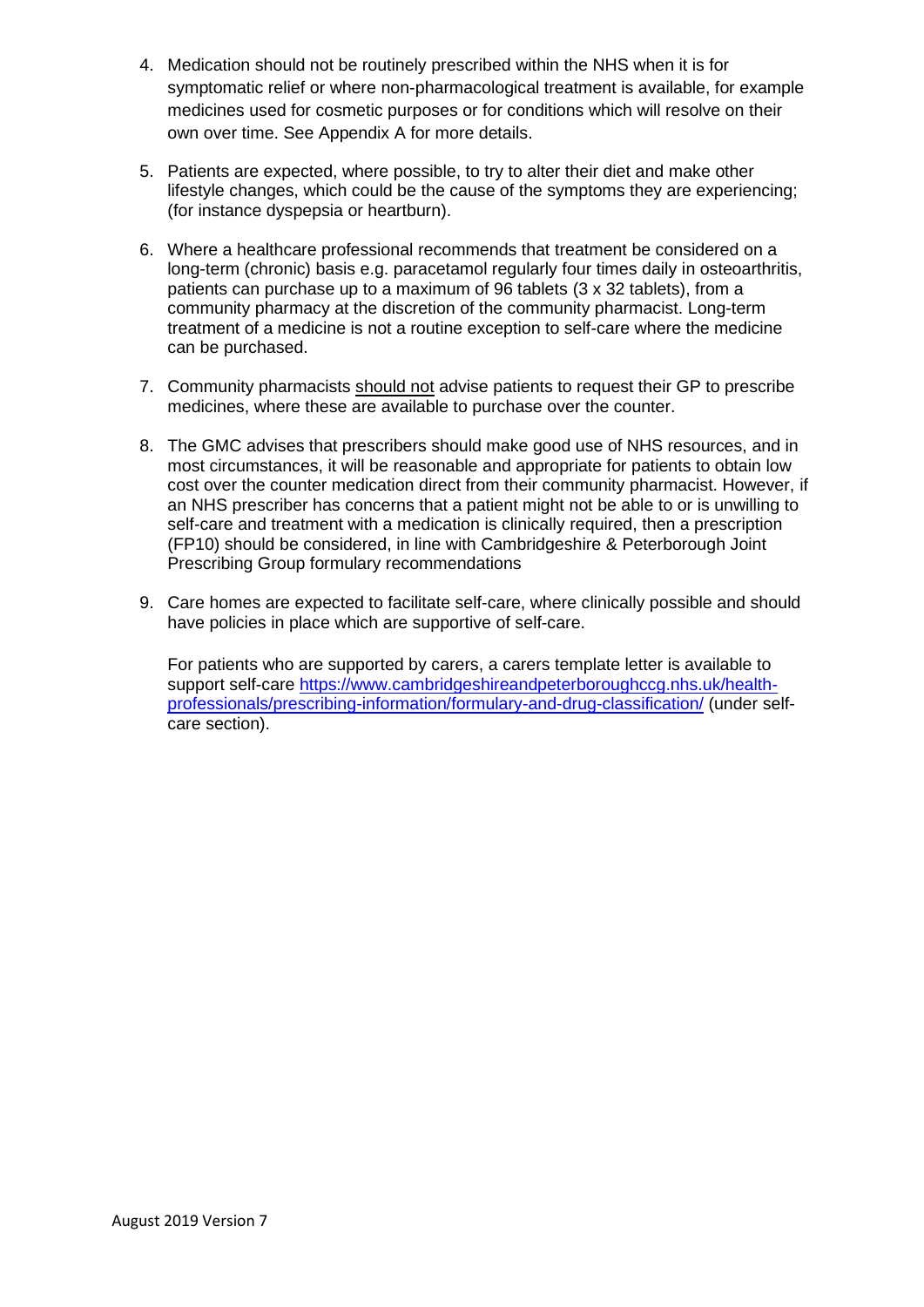### **Appendix A: Medication which can be purchased from a Community Pharmacy and should not routinely be prescribed on a prescription.**

This list is an over-view of treatments which are available over the counter. It is for indicative purposes only and as such it is not comprehensive of all treatments and indications which are suitable for self-care.

Additional restrictions may apply with the product license in relation to dose, duration of site of application when purchased OTC compared to when prescribed. The medications or conditions listed below are examples of where medicines should be purchased by the patient/parent/guardian.

#### **Analgesia**

- Paracetamol tablets\* / caplets\* / capsules\* / suspension. Up to a maximum of 96 Capsules/Tablets/Caplets can be sold at the discretion of the Community Pharmacist
- Ibuprofen tablets / capsules / suspension
- Co-codamol 8mg/500mg tablets / capsules
- Topical analgesics: ibuprofen, diclofenac, methyl salicylate and other rubefacients
- Migraine treatments

#### **Cough and Cold**

- Decongestants. It is unlawful to sell or supply a product or products containing more than 720mg pseudoephedrine salts or more than 180mg ephedrine base (or salts) to a person at one time.
- Simple linctus
- Sore throat treatments
- Normal saline (sodium chloride 0.9%) nasal sprays / drops

#### **Antihistamines and allergy**

- Oral antihistamines: chlorpheniramine, cetirizine, loratadine, acrivastine
- Allergy and steroid nasal sprays: beclomethasone / fluticasone / mometasone (\*18 years and over)
- Allergy eye drops: sodium cromoglycate, nedocromil
- Normal saline sprays and drops– such as Sterimar®

#### **Thrush (maximum 2 episodes in 6 months, and cannot be purchased for patients over 60 years)**

- Clotrimazole cream and pessaries
- Fluconazole 150mg capsule

#### **Gastrointestinal**

- Constipation: lactulose, senna, docusate, bisacodyl (tablets and suppositories), ispaghula husk, glycerine suppositories
- Diarrhoea: loperamide, oral rehydration sachets
- Haemorrhoidal preparations e.g. Anusol etc
- Infant colic e.g. Infacol, simethicone, gripe water etc.

#### **Dermatology**

- Emollients Moisturising creams, gels, ointments and balms
- Bath oils and shower gels although please also note no evidence for effectiveness. See [C & P formulary](http://www.cambridgeshireandpeterboroughformulary.nhs.uk/default.asp) for more detail.
- Medicated shampoos e.g. Alphosyl, Capasal, T-Gel
- Antiperspirants
- Cradle cap shampoos Dentinox, Capasal